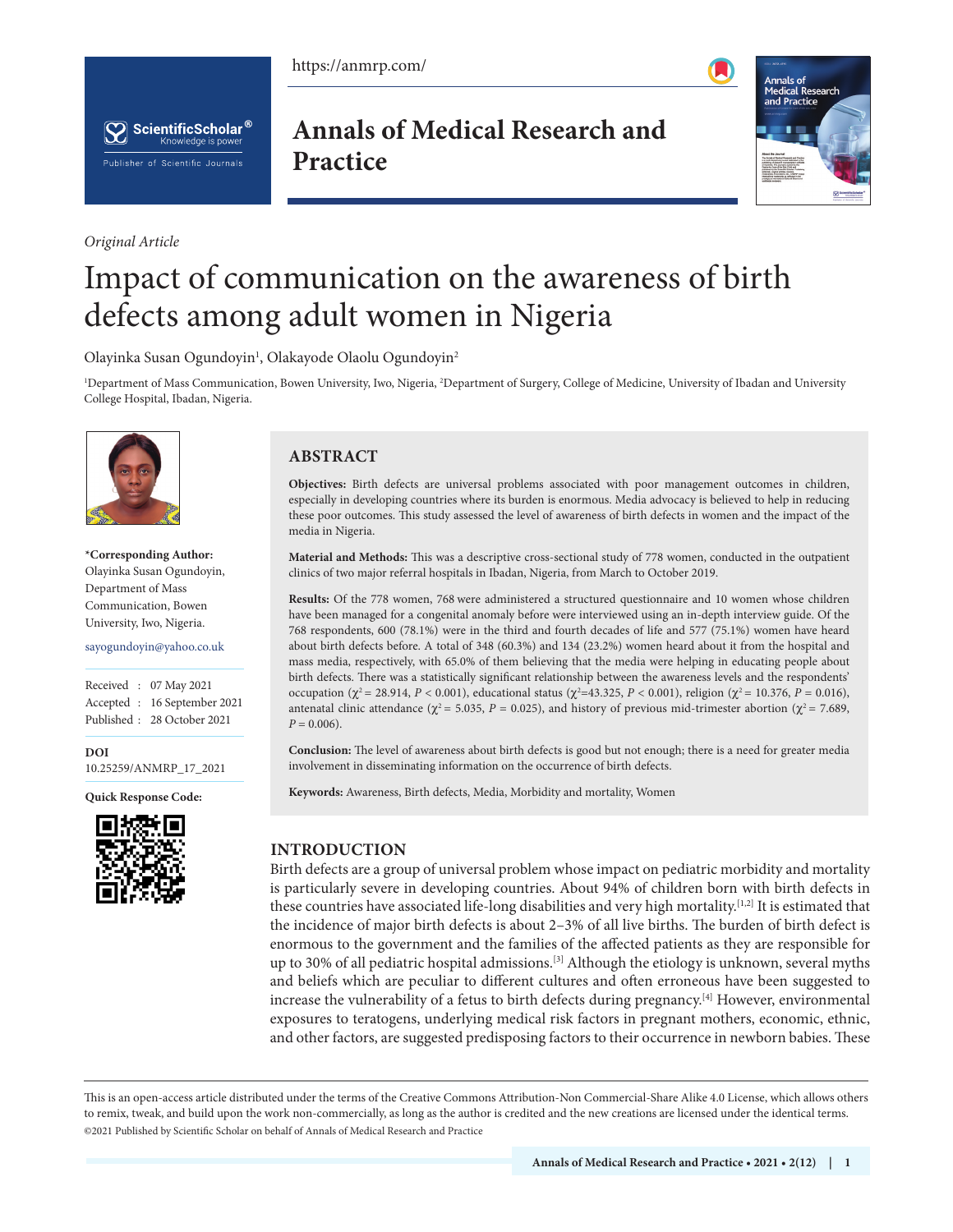factors are believed to account for the global variations in the incidence of these birth defects.[5] Thus, infant mortality from birth defects is reportedly low and is about 1% in Canada and Ireland<sup>[6,7]</sup> but varied between 5.7% and 14% in the United States of America.<sup>[8]</sup> Conversely, the mortality is high in developing countries, although some associated risk factors have been attributed to this.<sup>[9,10]</sup>

The efforts at reducing infant mortality due to birth defects in Western countries have gone through various stages, and these include mounting surveillance for congenital diseases, improvement of perinatal diagnosis of birth defects, providing appropriate methods of treatment for newborns with birth defects, and raising public awareness through health education on ways of reducing the occurrence of birth defects among other things.<sup>[2]</sup>

In educating the public about birth defects, appropriate use of the media is important as proper attention should be paid to the cultural beliefs and values of the people in any given community. Public education may also involve interpersonal communication and community meetings that seek to raise the awareness of the people.[11] This study aimed at investigating the level of awareness of mothers about birth defects, the factors attributed to these defects and the impact of the media on efforts to raise this awareness among women living in a typical urban area in Southwest Nigeria.

# **MATERIAL AND METHODS**

This was a descriptive cross-sectional study of women from different socioeconomic, cultural, educational, and marital backgrounds. The study was conducted in Ibadan metropolis using the Outpatient Clinics of University College Hospital, Ibadan, and Adeoyo Maternity Hospital, Ibadan, Nigeria, from March to October 2019. Purposive sampling technique was used to select 768 respondents who have had pregnancy before to respond to a structured self-administered questionnaire and 10 women whose child had been treated for a birth defect before for in-depth interview. Excluded from the study are women who refused to give consent to be enlisted in the study.

Following an informed consent, the structured selfadministered questionnaire translated into the local languages was distributed to the participants to collect information on their sociodemographic details such as age, occupation, marital status, educational status, religion, number of pregnancies they had before, and other related questions. Furthermore, information regarding women's knowledge and causes of birth defects; its prevention and treatment and the role of the media in educating people about birth defects were collected. An in-depth interview guide was also used to interview women whose children have been managed for a congenital anomaly or the other

before to determine their level of awareness of the causes of birth defects and obtain their opinions regarding the role of the media in the awareness campaigns on birth defects. The data were collected, analyzed, and reported in a confidential manner. Descriptive statistics were used to summarize data as appropriate. Tests of association between sociodemographic variables and awareness of presence of birth defects were performed using Chi-square statistics. The level of statistical significance was set at 5%. All analyses were performed using the Statistical Package for the Social Sciences Version 23.0 for Windows.

# **RESULTS**

A total of 768 women aged 17–75 years completed the questionnaire, with a mean of  $33.53 \pm 8.95$  years. Respondents in the third and fourth decades of life constitute more than three-quarters (600, 78.1%) of the women. The participants were predominantly skilled workers (430, 56.0%) and a large proportion of them were married (709, 92.3%). Fifteen (2.0%) participants had no formal education whereas 484  $(63.0\%)$  were educated beyond the 12<sup>th</sup> grade. All the participants except 25 (3.3%) have had at least one pregnancy before and a high proportion (737, 96.0%) of them had attended antenatal clinic for all their pregnancies [Table 1].

About three-quarters (577, 75.1%) of the participants have heard about birth defects before. Of this, 348 (45.3%) women became aware during their routine antenatal care visits, 134 (17.4%) through the mass media, 90 (11.8%) women became aware through interpersonal communication with their friends, colleagues at work, and their husbands, and 3 (0.4%) through various meetings of their religious organizations [Table 2]. A total of 499 (65.0%) women believed that the media were helping in educating the populace about the prevalence of the various birth defects.

# **Sociodemographic variables and level of awareness**

Across the age groups, the proportion of the participants who were aware of birth defects was higher than those who were not aware. The awareness was most (274, 35.7%) in the fourth decade of life and least in women below 20 years of age (7, 0.9%). The degree of awareness of birth defects was significantly higher among the respondents who were educated beyond the 12th grade (394, 51.3%) in comparison to respondents (183, 23.8%) whose educational status was below the 12<sup>th</sup> grade ( $\chi^2 = 43.325$ ,  $P = 0.000$ ). A total of 350 (45.6%) out of 430 (56.0%) women who were skilled workers (professionals) had knowledge of birth defects compared with 175 (22.8%) out of 274 (35.7%) who were unskilled workers ( $\chi^2$  = 5.167, *P* = 0.00). Thus, women who had knowledge of birth defects were more likely to be seen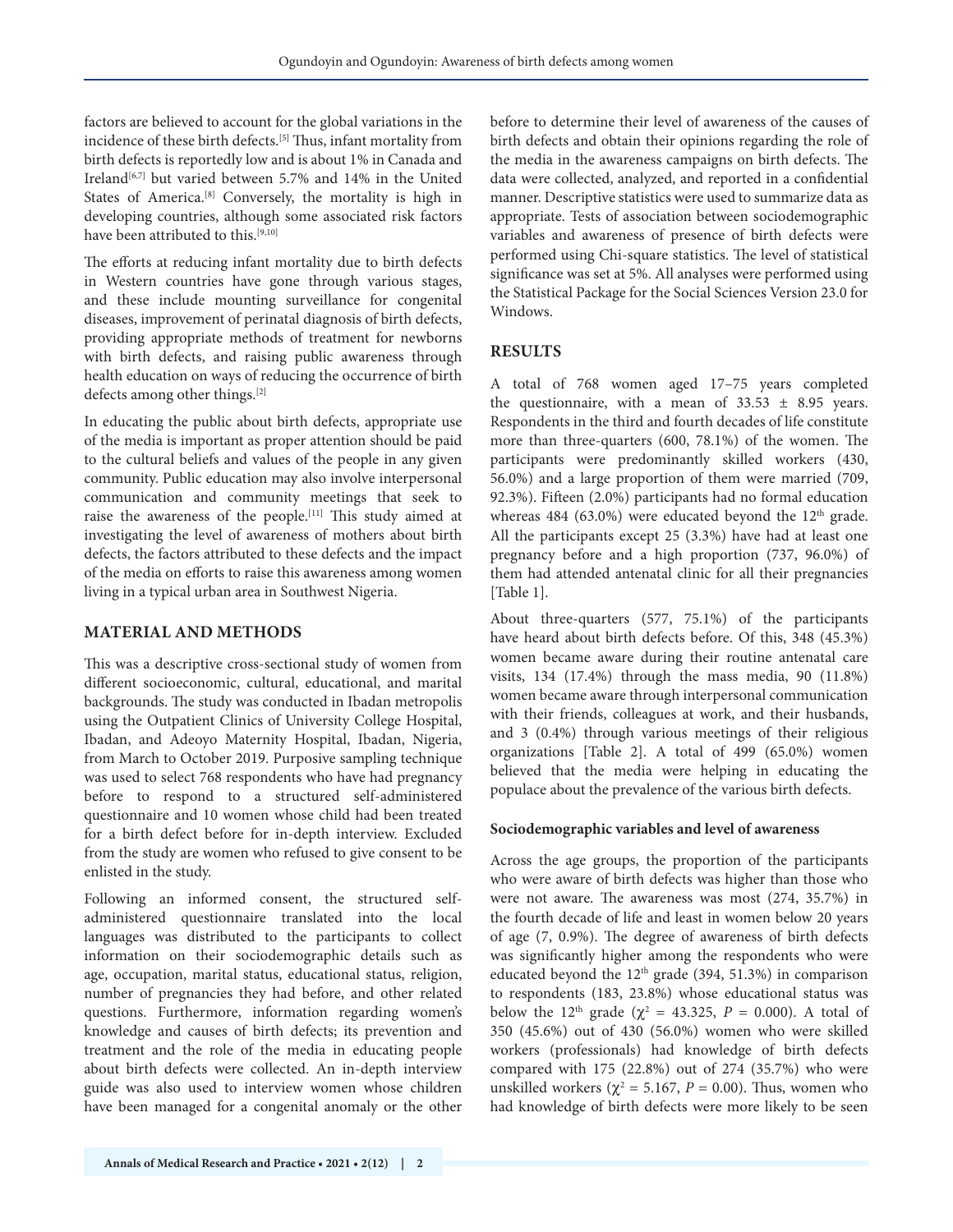| Table 1: Relationships between the sociodemographic characteristics of the participants and awareness of birth defects. |                |                       |              |                       |         |  |  |  |
|-------------------------------------------------------------------------------------------------------------------------|----------------|-----------------------|--------------|-----------------------|---------|--|--|--|
| Variable                                                                                                                | Aware, no. (%) | Not aware, no. $(\%)$ | <b>Total</b> | Chi-square $(\chi^2)$ | P value |  |  |  |
| Age (years)                                                                                                             |                |                       |              |                       |         |  |  |  |
| $<$ 20                                                                                                                  | 7(0.9)         | 6(0.8)                | 13(1.7)      | 5.363                 | 0.373   |  |  |  |
| $20 - 29$                                                                                                               | 177(23.1)      | 68 (8.9)              | 245 (31.9)   |                       |         |  |  |  |
| $30 - 39$                                                                                                               | 274 (35.7)     | 81 (10.6)             | 355 (46.2)   |                       |         |  |  |  |
| $40 - 49$                                                                                                               | 83 (10.8)      | 26(3.4)               | 109(14.2)    |                       |         |  |  |  |
| $50 - 59$                                                                                                               | 26(3.4)        | 7(0.9)                | 33(4.3)      |                       |         |  |  |  |
| $\geq 60$                                                                                                               | 10(1.3)        | 3(0.4)                | 13(1.7)      |                       |         |  |  |  |
| Occupation                                                                                                              |                |                       |              |                       |         |  |  |  |
| Skilled workers                                                                                                         | 350(45.6)      | 80(10.4)              | 430(56.0)    | 28.914                | < 0.001 |  |  |  |
| Unskilled workers                                                                                                       | 175(22.8)      | 99 (12.9)             | 274 (35.7)   |                       |         |  |  |  |
| Dependants                                                                                                              | 52(6.8)        | 12(1.6)               | 64(8.3)      |                       |         |  |  |  |
| Number of pregnancies                                                                                                   |                |                       |              |                       |         |  |  |  |
| None                                                                                                                    | 20(2.6)        | 5(0.7)                | 25(3.3)      | 5.184                 | 0.394   |  |  |  |
|                                                                                                                         | 152(19.8)      | 63(8.2)               | 215(28.0)    |                       |         |  |  |  |
| 2                                                                                                                       | 152(19.8)      | 41(5.3)               | 193(25.1)    |                       |         |  |  |  |
| 3                                                                                                                       | 127(16.5)      | 37(4.8)               | 164(21.4)    |                       |         |  |  |  |
| $\overline{4}$                                                                                                          | 76(9.9)        | 30(3.9)               | 106(13.8)    |                       |         |  |  |  |
| $\geq 5$                                                                                                                | 50(6.5)        | 15(2.0)               | 65(8.5)      |                       |         |  |  |  |
| Antenatal clinic attendance                                                                                             |                |                       |              |                       |         |  |  |  |
| Yes                                                                                                                     | 559 (72.8)     | 178(23.2)             | 737 (96.0)   | 5.035                 | 0.025   |  |  |  |
| No                                                                                                                      | 18(2.3)        | 13(1.7)               | 31(4.0)      |                       |         |  |  |  |
| P<0.05 (i.e., significant)                                                                                              |                |                       |              |                       |         |  |  |  |

| <b>Table 2:</b> Sources of awareness. |           |            |  |  |  |  |
|---------------------------------------|-----------|------------|--|--|--|--|
| Source                                | Frequency | Percentage |  |  |  |  |
| Hospital (antenatal clinics)          | 348       | 45.3       |  |  |  |  |
| Mass media                            | 134       | 17.4       |  |  |  |  |
| Friends                               | 45        | 5.9        |  |  |  |  |
| Colleagues at work                    | 40        | 5.2        |  |  |  |  |
| Spouse (husband)                      | 5         | 0.7        |  |  |  |  |
| Religious meetings                    | 3         | 0.4        |  |  |  |  |
| Non-governmental organizations        |           | 0.3        |  |  |  |  |

among skilled workers (45.6% vs. 22.8%). Furthermore, the degree of awareness was significantly higher in women who attended antenatal clinic  $(P = 0.025)$  and women who had miscarriage before (*P* = 0.006). Other variables such as the marital status of the respondents  $(P = 0.772)$  and number of pregnancies  $(P = 0.394)$  were not significantly associated with the degree of awareness of birth defects [Table 1].

Majority of the respondents believe that dangerous lifestyles with excessive alcohol intake, smoking and drug abuse by pregnant women (570, 74.2%), use of unprescribed drugs and herbal concoction during pregnancy (579, 75.4%), and malnutrition in pregnancy (488, 63.5%) may cause birth defects in children [Table 3].

#### **Role of the mass media on the awareness of birth defects**

A total of 692 (90.1%) participants reported that their children did not have birth defect, whereas 76 (9.9%) had **Table 3:** Causes of birth defects.

| <b>Causes</b>                                                   | Agree       | <b>Disagree</b> |
|-----------------------------------------------------------------|-------------|-----------------|
| Dangerous lifestyles (alcoholism,<br>smoking, drug abuse, etc.) | 570 (74.2%) | 198 (25.8%)     |
| Unprescribed drugs and herbal<br>concoction usage in pregnancy  | 579 (75.4%) | 189 (24.6%)     |
|                                                                 |             |                 |
| Supernatural cause                                              | 224 (29.2%) | 544 (70.8%)     |
| Malnutrition and hypovitaminosis                                | 488 (63.5%) | 280 (36.5%)     |
| Babies with birth defects are                                   | 74 (9.6%)   | 694 (90.4%)     |
| monsters and spirit beings                                      |             |                 |
| No known cause                                                  | 94 (12.2%)  | 674 (87.8%)     |

birth defects such as anorectal malformations, Hirschsprung's disease, hypospadias, disorders of sexual differentiation, omphalocele, polydactyly, undescended testis, bladder exstrophy, branchial cyst, gastroschisis, congenital heart defects, congenital hydrocele, congenital inguinal hernias, and congenital pelvic mass (teratoma). About 499 (65.0%) women believed that the media are helping in educating the populace about the various birth defects. Of this, 304 (39.6%) participants reported that the media awareness is enough to help mothers develop a positive attitude to children with birth defects toward their care. More than half 288 (37.5%) of the study participants reported that the media have not been able to allay the fears of parents about the beliefs people have concerning birth defects. Furthermore, 302 (39.3%) women thought the media have not been successful in educating people about the causes of birth defects and how to prevent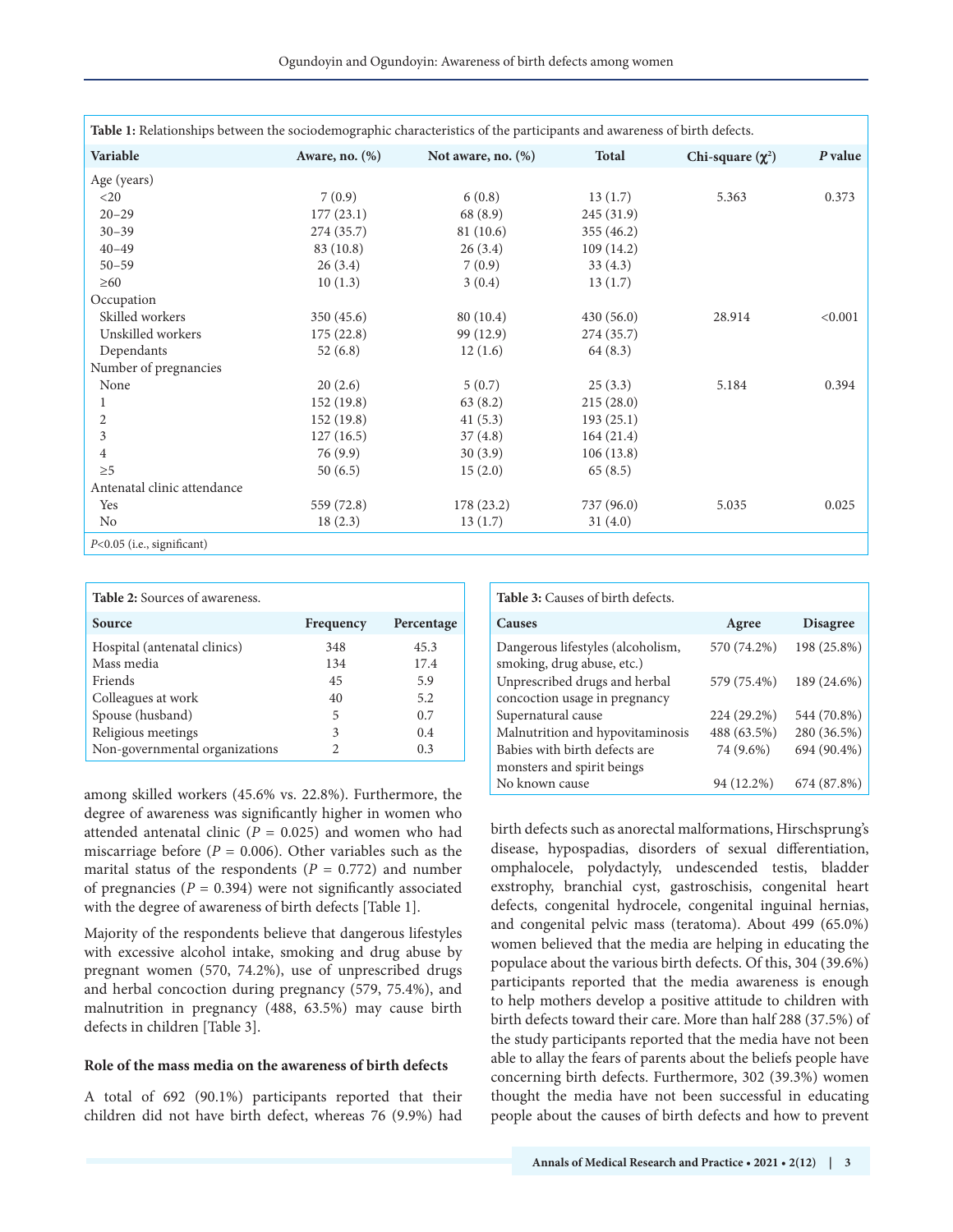them and 231(30.1%) women were not aware of any measure adopted by the government or any other body to reduce the incidence of birth defects in children [Table 4].

The ages of the 10 women interviewed ranged from 30 to 42 years. Two women had no formal education, two did not go beyond the 12<sup>th</sup> grade, and six were educated beyond the 12<sup>th</sup> grade. Their children had been managed for omphalocele, inguinoscrotal hernia, hypospadias, undescended testis, hemangioma, and pelvi-ureteric junction obstruction before. Only three women were not aware of birth defects before, including two illiterate women and a woman who was educated beyond the 12<sup>th</sup> grade. The sources of information include the media (television, radio, newspapers, and internet), interpersonal communication with friends, neighbors and in the school, as well as with doctors and nurses in the hospital. Participants' opinions were divided on whether the media are doing enough in creating awareness about birth defects. A few of the participants have heard about some cultural taboos and myths surrounding the occurrence of birth defects with witches and wizards being attributed to the cause. Other suggested causes include evil deeds by friends and neighbors and a situation where a pregnant woman is always walking in hot sun and in the night making it easy for evil spirits to enter the woman to cause birth defects. The myths and cultural taboos were, however, passed to them by their family members, friends, and neighbors. None of them heard about the myths from the media.

The participants interviewed believed that poor or lack of adequate antenatal care, heredity, increasing age of the parents at pregnancy, and indiscriminate use of drugs during pregnancy could be responsible for the occurrence of birth defects and they can be prevented by eating good foods, adequate antenatal care, and avoidance of dangerous drugs during pregnancy. Although 20% of the participants claimed to be afraid of babies with birth defects as some of these babies may be monstrous in appearance, they all agreed that a positive attitude and sympathy should be shown to them as they are human beings; they are not the cause of their problems and should be treated as such. They unanimously agreed that the media have not done enough to instill a positive attitude on the people toward babies with birth defects. They suggested that the media could help with enlightenment campaigns to sensitize people on the existence of birth defects, how it can be prevented, the need to develop a positive attitude toward the babies with these anomalies and what can be done to treat and rehabilitate them in a bid to reduce the burden of birth defects on the society. They also suggested that early marriage, self-discipline among mothers, especially during perinatal period, maternal counseling, and screening of suspicious cases, will also help in reducing the incidence of these defects.

## **DISCUSSION**

Awareness of birth defects is more likely to be high among older, more matured respondents, skilled workers, and educated women. It was also observed that women who have had more than 1 pregnancy and had antenatal care in the hospital for these pregnancies showed good knowledge and awareness about the prevalence of birth defects. A finding that agrees with the responses of the women interviewed. During the routine antenatal care visits in many maternity

| Table 4: Role of the mass media on the awareness of birth defects.                                                                                                                          |                       |                        |                        |  |  |  |
|---------------------------------------------------------------------------------------------------------------------------------------------------------------------------------------------|-----------------------|------------------------|------------------------|--|--|--|
| Variables (768)                                                                                                                                                                             | Aware,<br>no. (%)     | Not aware,<br>no. (%)  | Total,<br>no. (%)      |  |  |  |
| Does any of your children have birth defect?<br>Is the media (radio, television, and newspapers)<br>helping in educating the populace about the various<br>birth defects?                   | 76(9.9)<br>499 (65.0) | 692(90.1)<br>269(35.0) | 768 (100)<br>768 (100) |  |  |  |
| Is the awareness raised by the media enough to help<br>parents, especially mothers to have a positive change<br>of attitude to children with birth defects towards their<br>care? $(n=499)$ | 304 (39.6)            | 195(25.4)              | 499 (65.0)             |  |  |  |
| Have the media in a bid to survey the environment<br>been able to allay the fears of parents about the beliefs<br>people have about birth defects?                                          | 288 (37.5)            | 480(62.5)              | 768 (100)              |  |  |  |
| Do you think the media have been successful in<br>educating people about the causes of birth defects and<br>what to do to prevent them?                                                     | 302 (39.3)            | 466(60.7)              | 768 (100)              |  |  |  |
| Are you aware of any measure put in place by the<br>government or any other body to reduce the incidence<br>of birth defects in children?                                                   | 231(30.1)             | 537 (69.9)             | 768 (100)              |  |  |  |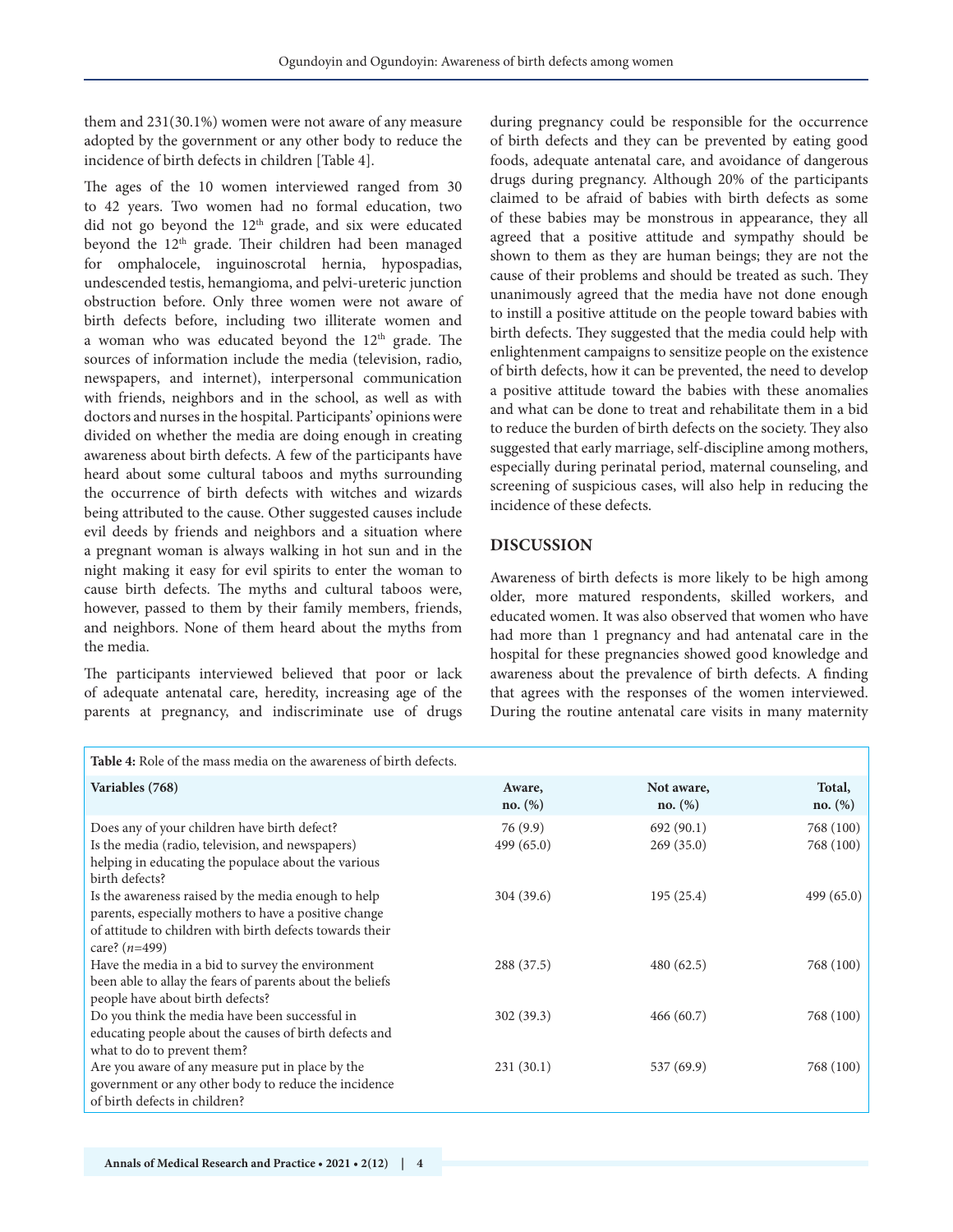centers in this environment, these women are repetitively taught about the occurrence of birth defects and what could be done to prevent or treat them. A high proportion of the participants (75.1%) was aware and has heard that a child could be born with a defect. Mavrou *et al*. [12] observed that better awareness of birth defects was associated with older age, better education, and high socioeconomic status. Older age is a reflection of greater experience and maturity where women in the fourth decade of life were most aware of birth defects and it is likely that such women or mothers would have interacted with friends whose babies had birth defects previously. Although, religion, education, and socioeconomic status are important determinants of enlightenment in any society,<sup>[13]</sup> the role of interpersonal communication through passage of information among friends, colleagues at work, and door-to-door campaign should not be overlooked as it has been shown in this study that awareness was enhanced through interpersonal communication by 11.8% which is almost similar to 17.4% produced by the mass media.

The WHO (2008) observed that birth defects account for about 25 million disability-adjusted life years worldwide and are a major part of the global burden of disease in children.<sup>[14]</sup> This is made worse by the increase in incidence of birth defects, especially in the developing countries.<sup>[15]</sup> Against the backdrop of these reports, it is important for all stakeholders to come up with strategies both at the country level and the level of international organizations to reduce the burden of birth defects among children. Enlightenment campaigns that will provide information about the existence of a problem in any community are believed to assist people to change their attitudes toward the problem to solve the problem.[16,17] This, however, can be achieved by the use of the mass media. Thus, the mass media can create awareness to change people's behavior. In the Indian population, it is believed that social class, consanguinity of marriage, parity, and urban or rural status are significantly associated with congenital malformations,[18] whereas the typical belief in Nigeria is that the occurrence of birth defect in a child is a punishment from the gods as the mother dared to walk in the midday sun or late in the night when the evil spirits who are agents of these gods usually move around, during pregnancy.<sup>[19-21]</sup> The consequence of this is that children with birth defects are taken as bad omen to the family and they are either concealed or neglected while some other people may consult the revered traditional healers to perform rituals before they are taken to the hospital for treatment.<sup>[22,23]</sup> This may account for the delay in presentation in the hospital often experienced in this environment. Although more than twothirds of the respondents believed that the media have been helping to create awareness in the people about birth defects, the awareness was not enough to change their beliefs, attitudes, and behavior toward children with birth defects. In spite of the media awareness, these erroneous beliefs and attitudes are

still being reinforced and passed down from one generation to another, suggesting that the media are not doing enough to demystify birth defects by focusing on the traditional beliefs on causes and predisposing factors of birth defects to improve awareness and subsequently reduce the incidence of birth defects. The lack of adequate knowledge about the burden of birth defects by the relevant stakeholders (government and non-governmental organizations) may also be responsible for this. They are most likely unwilling to commit their resources to areas where they know very little or nothing about in the areas of etiology and predisposing factors of birth defects. The resultant effect of this is that people will stick to their cultural beliefs with no proper sense of responsibility to treat or prevent birth defects. The government is expected to work with the media to enlighten people about their policies on health care and financing including the various measures adopted to reduce the incidence of birth defects in children.

# **Communication strategies for raising awareness of birth defects**

Providing adequate information on causes of birth defects to correct the myths and misconceptions surrounding the occurrence of birth defects and what can be done to prevent their occurrence as well as the various measures that can be taken to manage them is crucial to reducing the incidence and burden of these diseases. The information provided will reduce the stigma associated with birth defects which will ultimately help in modifying individuals and community's attitudes toward these anomalies.[24] In reducing the stigma associated with birth defects; interpersonal communication, community mobilization (using the community leaders and Chiefs), and mass media campaigns are sure to influence people's attitudes about the causes, myths, and misconceptions they have about birth defects.<sup>[24]</sup> Through the creation of birth defect registry, data can be gathered on the various birth defects prevalent in a country and the government can use this to create media advocacy toward changing the perceptions and beliefs of the people, preventing the occurrence of birth defects and providing information about how and where these anomalies can be treated. Although, mass media campaigns may be expensive, its appropriate use will influence people's behavior. However, interpersonal communication and community mobilization are more strategic in that they ensure that every individual living in a community is informed about the occurrence of birth defects but the community leaders and individuals involved in passing the information must be well educated and convicted enough about the burden of birth defects for them to pass the information effectively.

#### **CONCLUSION**

The level of awareness about birth defects is good; it is improving with age, better education, and with skilled